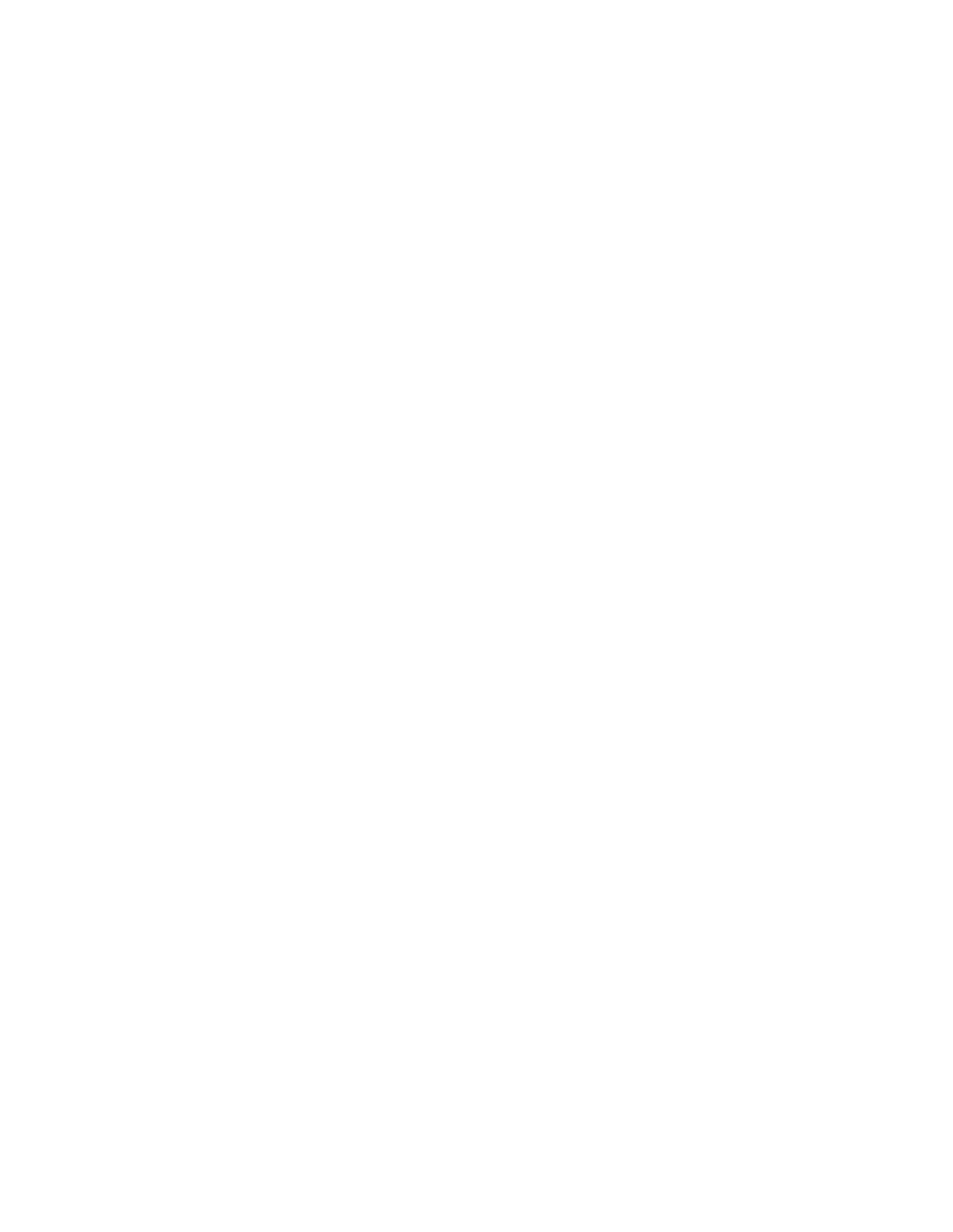# Contents

| 2 Curriculum Vitae et Studiorum, November 2001–June 2017 3 |  |
|------------------------------------------------------------|--|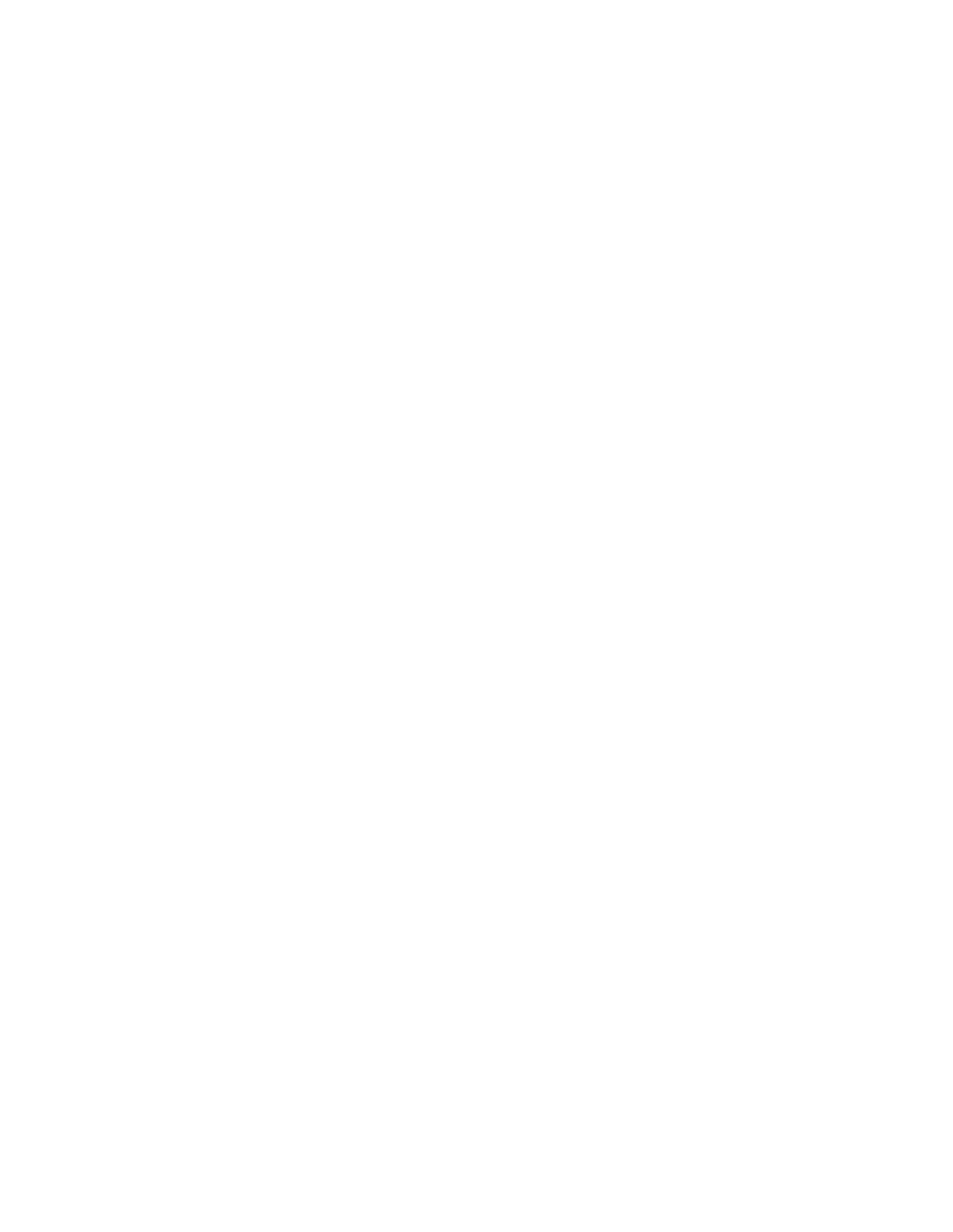# Personal Data of Ugo Pietro Gianazza



Date of birth: November  $6^{th}$ 1963 Place of birth: Milan, Italy Marital status: Married with Monica Ghielmetti Nationality: Italian and Swiss

| Academic Address       |        | Department of Mathematics "F. Casorati"                             |
|------------------------|--------|---------------------------------------------------------------------|
|                        |        | University of Pavia                                                 |
|                        |        | via Ferrata 1, I 27100 Pavia PV, Italy                              |
|                        | e-mail | gianazza@imati.cnr.it                                               |
|                        | tel.   | 0039/0382/985653                                                    |
|                        | fax    | 0039/0382/985602                                                    |
|                        | web    | http://arturo.imati.cnr.it/~gianazza/                               |
|                        |        | Google Scholar http://scholar.google.it/citations?user=OPkb21QAAAAJ |
|                        |        |                                                                     |
| Home Address           |        | via Sant'Invenzio 2, I 27100 PAVIA PV, Italy                        |
|                        | tel.   | 0039/0382/28973                                                     |
| Longuagos knorm Holian |        | $\frac{1}{2}$                                                       |

Languages known Italian mother tongue English very good knowledge, both spoken and written German good knowledge, both spoken and written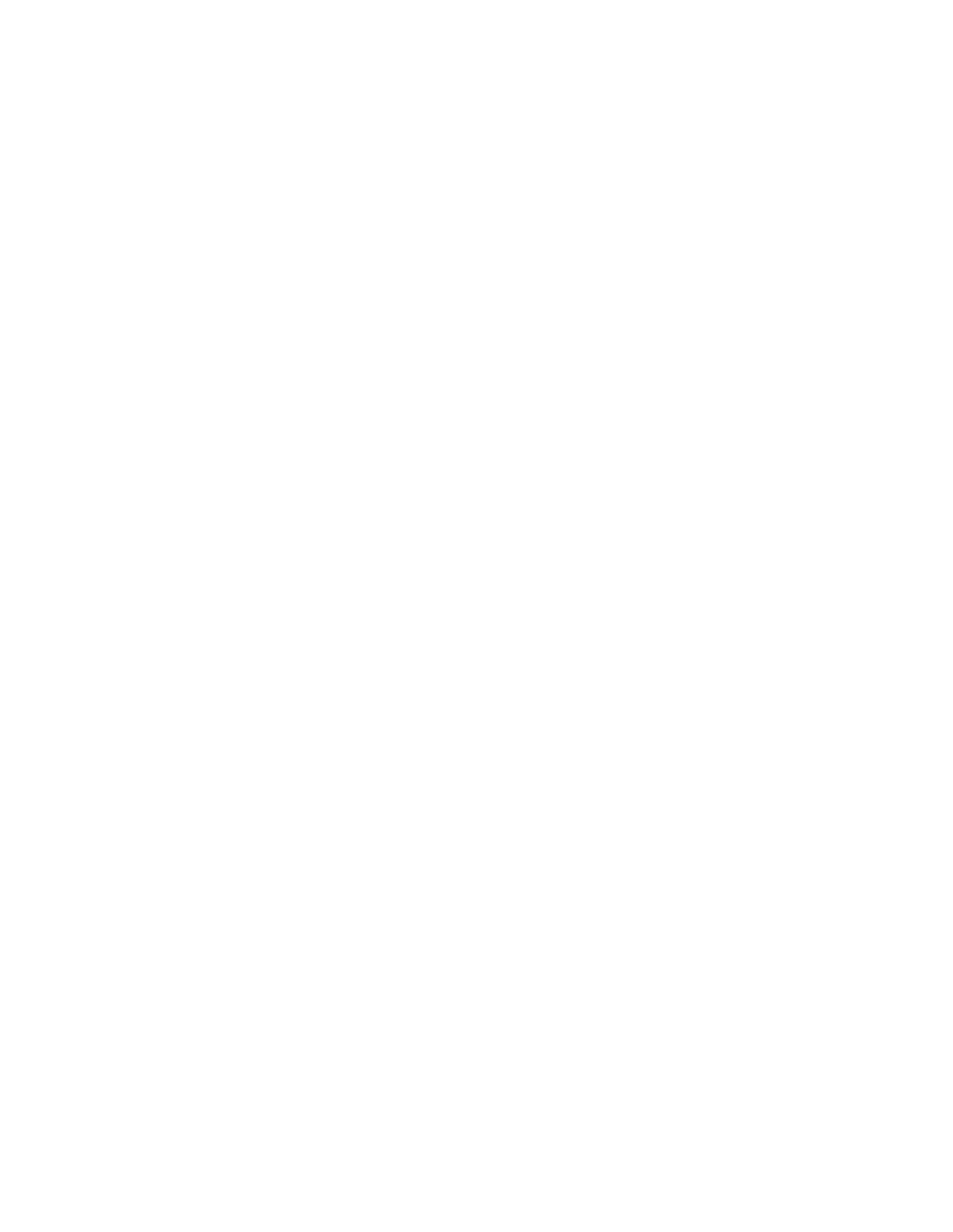# Curriculum Vitae et Studiorum, November 2001–June 2017

#### Vita

- Present Position: Full Professor of Mathematical Analysis at the Department of Mathematics of the University of Pavia since November  $1^{st}$ 2001.
- Chair of the Department of Mathematics "Felice Casorati" since November  $1^{st}$  2013.
- Past Positions:
	- Associate Professor of Mathematical Analysis at the School of Engineering of the University of Pavia, 1998–2001.
	- Assistant Professor of Mathematical Analysis at the Faculty of Science of the University of Pavia, 1992–98.
	- Lecturer in Mathematical Analysis at the School of Engineering of the University of Pavia, 1995–98.
	- Lecturer in Mathematical Analysis at the School of Engineering of the Politecnico of Milan, 1988–92.
- Studies: MSc in Nuclear Engineering at the Politecnico of Milan, 1982 - 88; thesis work: "Study of the helicoidal equilibrium of a plasma as extremum of a variational functional", advisors Marco Biroli and Ettore Minardi.

## Teaching Activity at Undergraduate Level

If not otherwise stated, all the courses were taught at the University of Pavia.

- AY 2001-02
	- Course "Mathematical Methods" (First Level Degree in Biomedical, Electrical, Electronic, Telecommunication and Information Engineering) at the School of Engineering.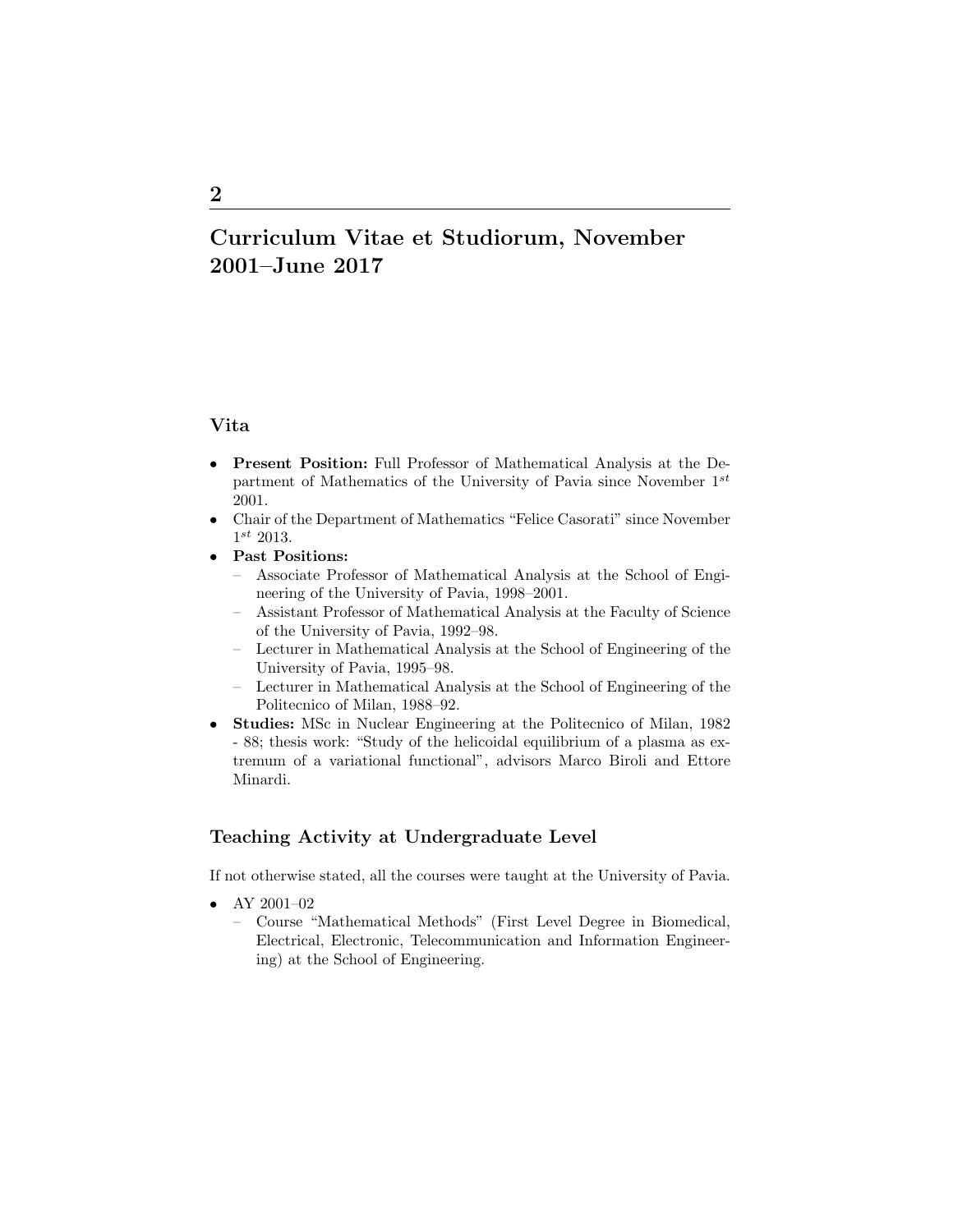- 4 2 Curriculum Vitae et Studiorum, November 2001–June 2017
	- Course "Mathematical Analysis B" (First Level Degree in Biomedical, Electrical, Electronic, Telecommunication and Information Engineering) at the School of Engineering.
- AY 2002–03
	- Course "Mathematical Methods" (First Level Degree in Biomedical, Electrical, Electronic, Telecommunication and Information Engineering) at the School of Engineering.
	- Course "Mathematical Analysis A" (First Level Degree in Biomedical, Electrical, Electronic, Telecommunication and Information Engineering) at the School of Engineering.
	- Course "Complex Variable and Fourier Transform" (First Level Degree in Mathematics) at the Faculty of Science.
	- I advised two First Level Degree theses, one in Mathematics and one in Information Engineering.
- AY 2003-04
	- Course "Mathematical Methods" (First Level Degree in Biomedical, Electrical, Electronic, Telecommunication and Information Engineering) at the School of Engineering.
	- Course "Mathematical Models and Methods I" (Second Level Degree in Electronic and Telecommunication Engineering) at the School of Engineering.
	- Course "Complex Variable and Fourier Transform" (First Level Degree in Mathematics) at the Faculty of Science.
	- I advised three First Level Degree theses, two in Mathematics and one in Electronic Engineering.
- AY 2004–05
	- Course "Mathematical Methods" (First Level Degree in Biomedical, Electrical, Electronic, Telecommunication and Information Engineering) at the School of Engineering.
	- Course "Mathematical Models and Methods I" (Second Level Degree in Electronic and Telecommunication Engineering) at the School of Engineering.
	- Course "Complex Variable and Fourier Transform" (First Level Degree in Mathematics) at the Faculty of Science.
	- I advised five First Level Degree theses, four in Mathematics and one in Electronic Engineering. I also advised a Second Level Degree thesis in Mathematics (Title: Motion of a Fluid in a Porous Medium: Modeling and Analytical Aspects).
- AY 2005–2006
	- Course "Mathematical Methods" (First Level Degree in Biomedical, Electrical, Electronic, Telecommunication and Information Engineering) at the School of Engineering.
	- Course "Mathematical Models and Methods I" (Second Level Degree in Electronic and Telecommunication Engineering) at the School of Engineering.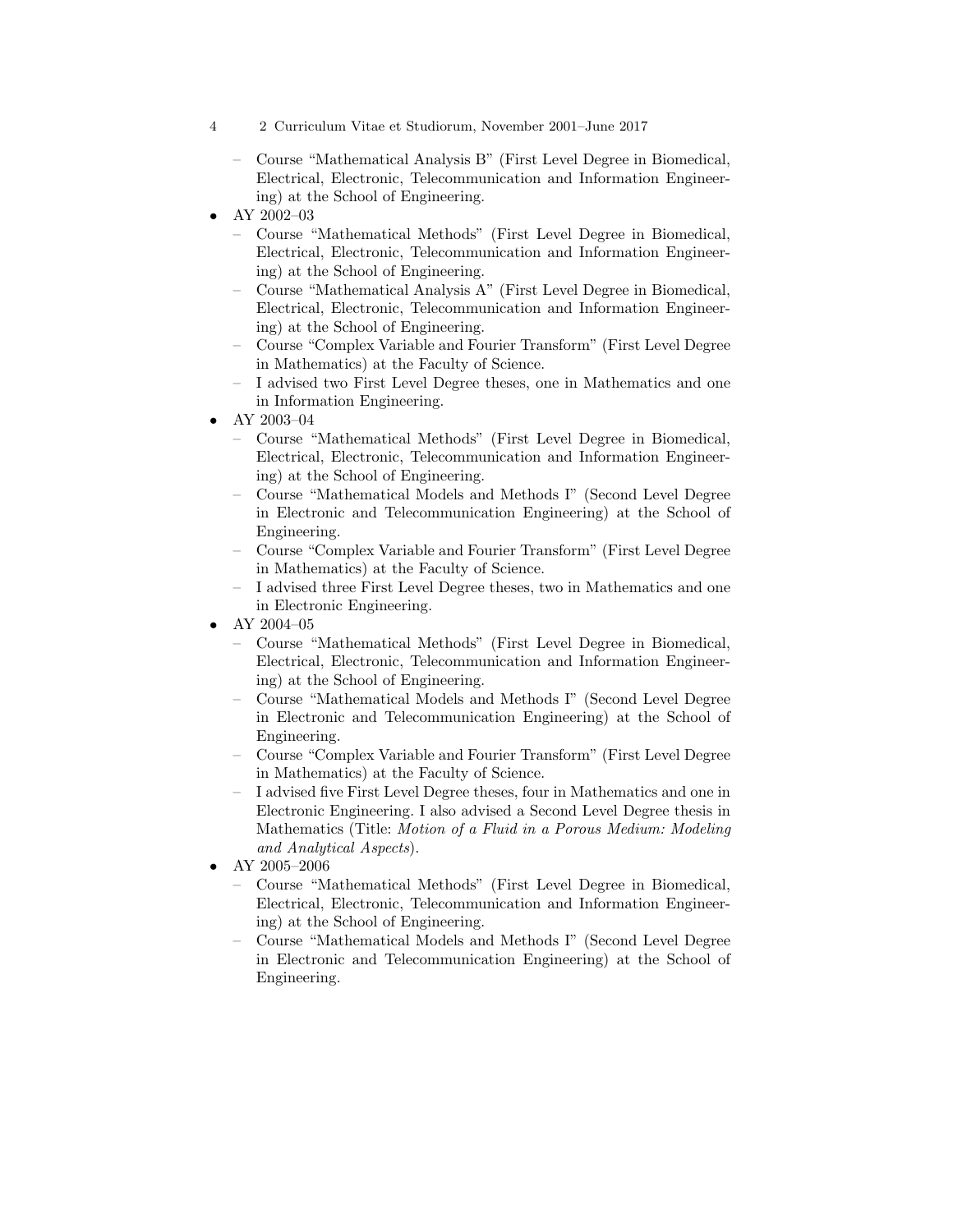- Course "Complex Variable and Fourier Transform" (First Level Degree in Mathematics) at the Faculty of Science.
- I advised one First Level Degree thesis in Mathematics. I also advised two Second Level Degree theses in Mathematics (Titles: Propagation Models of Viruses in Information Networks and Harnack Inequalities for Doubly Nonlinear Equations).
- AY 2006–2007
	- Course "Mathematical Methods" (First Level Degree in Biomedical, Electrical, Electronic, Telecommunication and Information Engineering) at the School of Engineering.
	- Course "Mathematical Models and Methods I" (Second Level Degree in Electronic and Telecommunication Engineering) at the School of Engineering.
	- Course "Complex Variable and Fourier Transform" (First Level Degree in Mathematics) at the Faculty of Science.
	- I advised six First Level Degree theses, one in Electronic Engineering, five in Mathematics. I also advised one Second Level Degree thesis in Mathematics (Title: Some Results on the Regularity of the Infinity Laplacian Equation), and co–advised two Second Level Degree theses in Engineering (Titles: Analysis of Guided Beam Antennas with Optical Physics Methods and Regularized Kernel Methods).
- AY 2007-2008
	- Course "Mathematical Methods" (First Level Degree in Biomedical, Electrical, Electronic, Telecommunication and Information Engineering) at the School of Engineering.
	- Course "Mathematical Models and Methods I" (Second Level Degree in Electronic and Telecommunication Engineering) at the School of Engineering.
	- I advised two First Level Degree theses in Engineering. I also advised two Second Level Degree theses in Mathematics (Titles: Partial Differential Equations and Deterministic Games and The LANS– $\alpha$  Model and Turbulence in the Motion of Fluids).
- AY 2008–2009
	- Course "Mathematical Methods" (First Level Degree in Biomedical, Electrical, Electronic, Telecommunication and Information Engineering) at the School of Engineering.
	- Course "Mathematical Models and Methods I" (Second Level Degree in Electronic and Telecommunication Engineering) at the School of Engineering.
	- I advised two First Level Degree theses, one in Electronic Engineering and one in Mathematics. I also advised one Second Level Degree thesis in Mathematics (Title: Random Games and Partial Differential Equation).
- AY 2009–2010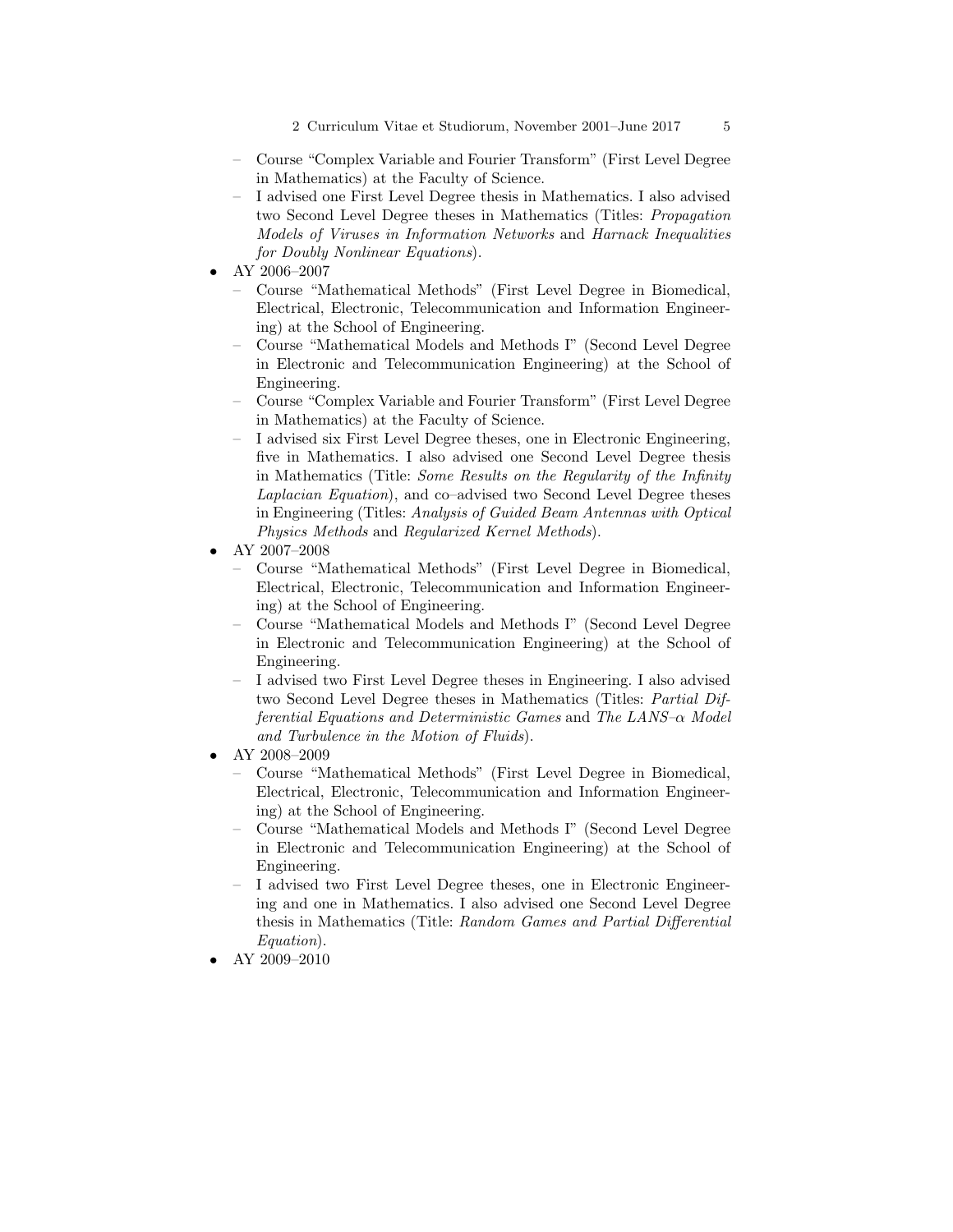- 6 2 Curriculum Vitae et Studiorum, November 2001–June 2017
	- On Sabbatical Leave; Visiting Research Scholar at Vanderbilt University (USA) from September 30 to December 16 2009, and from February 7 to April 12 2010.
- AY 2010–2011
	- Course "Mathematical Methods" (First Level Degree in Biomedical, Electrical, Electronic, Telecommunication and Information Engineering) at the School of Engineering.
	- Course "Complements of Mathematical Analysis" (Second Level Degree in Civil Engineering) at the School of Engineering.
	- I advised one Second Level Degree thesis in Mathematics (Title: Regularity of solutions to Navier–Stokes equations).
	- During the month of October 2010 I taught a 12-hour Course on "Mathematics for Economics" at the University Institute Sophia of Incisa in Val d'Arno, Italy.
- AY 2011–2012
	- Course "Mathematical Methods" (First Level Degree in Mechatronics Engineering) at the Mantova Campus of the School of Engineering.
	- Course "Complements of Mathematical Analysis" (Second Level Degree in Civil Engineering) at the School of Engineering.
	- Course "Mathematical Analysis II" (Degree in Building Engineering and Architecture) at the School of Engineering.
	- I advised one First Level Degree thesis in Mechanical Engineering.
- AY 2012–2013
	- Course "Complements of Mathematical Analysis" (Second Level Degree in Civil Engineering) at the School of Engineering.
	- Course "Mathematical Analysis II" (Degree in Building Engineering and Architecture) at the School of Engineering.
- AY 2013–2014
	- Course "Complements of Mathematical Analysis" (Second Level Degree in Civil Engineering) at the School of Engineering.
	- Course "Mathematical Analysis II" (Degree in Building Engineering and Architecture) at the School of Engineering.
	- Course "Functional Analysis and Differential Equations" (Second Level Degree in Mathematics).
- AY 2014–2015
	- Course "Advanced Mathematical Methods for Engineers" (Second Level Degree in Electronic Engineering) at the School of Engineering.
	- Course "Mathematical Analysis II" (Degree in Building Engineering and Architecture) at the School of Engineering.
- AY 2015-2016
	- Course "Advanced Mathematical Methods for Engineers" (Second Level Degree in Electronic Engineering) at the School of Engineering.
	- Course "Mathematical Analysis II" (Degree in Building Engineering and Architecture) at the School of Engineering.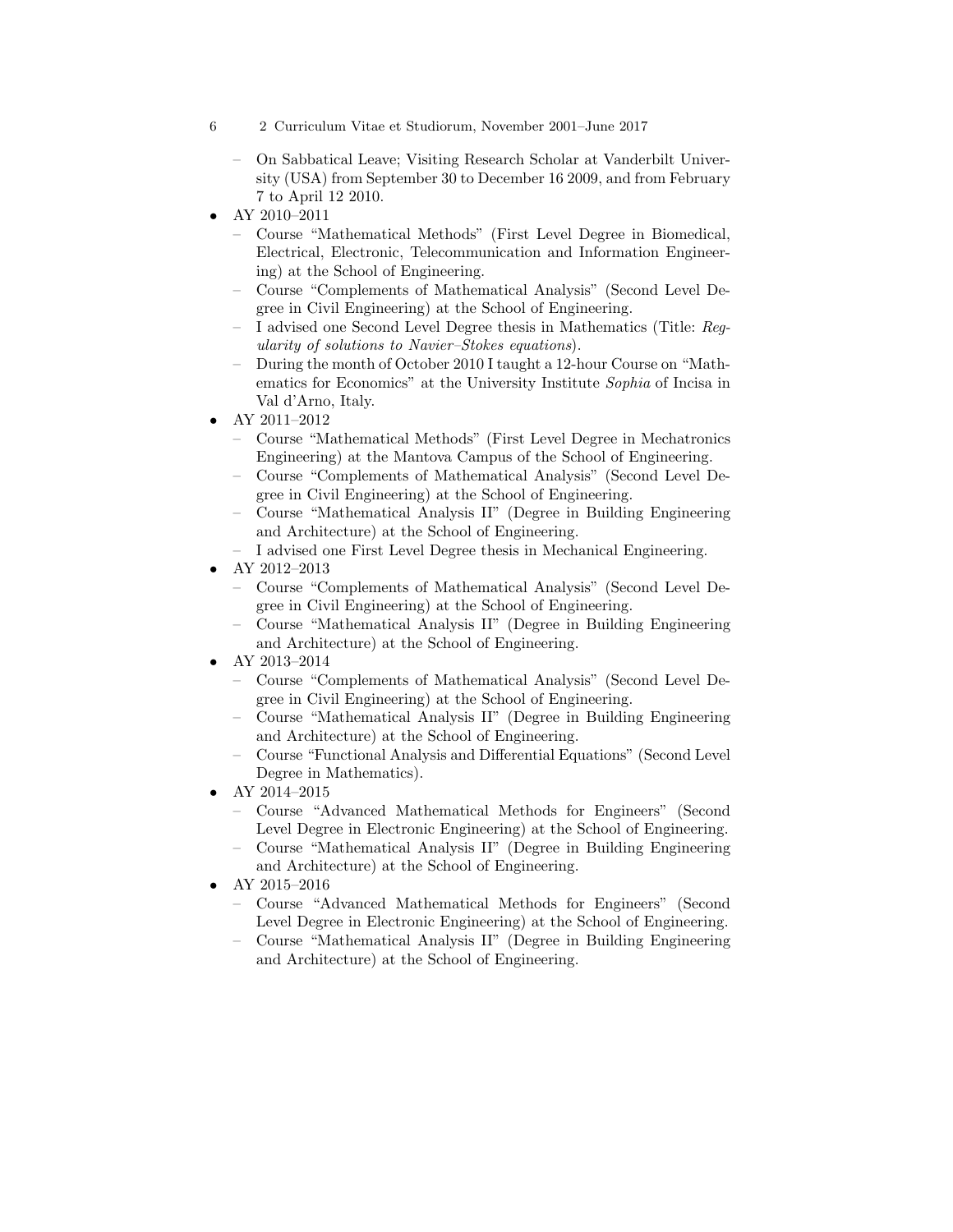- Course "Mathematical Analysis II" (Degree in Civil Engineering) at the School of Engineering.
- AY 2016–2017
	- Course "Mathematical Analysis II" (Degree in Bioengineering, Electronic and Information Engineering) at the School of Engineering.
	- Course "Mathematical Analysis I" (Degree in Civil Engineering) at the School of Engineering.
	- Course "Mathematical Analysis II" (Degree in Civil Engineering) at the School of Engineering.

### Teaching Activity at Graduate Level

- AY 2001–02: Course "Regularity Results for Elliptic Equations" for the Ph.D. Program in Mathematics and Statistics in Pavia.
- AY 2002–03: Course "Regularity Results for Parabolic Equations" for the Ph.D. Program in Mathematics and Statistics in Pavia.
- AY 2003–04: Part of the course "Classical Computational Methods" for the Master Program Complexity and its interdisciplinary Applications of the Istituto Universitario di Studi Superiori of Pavia.
- June 2007: In the framework of the 2007 Workshop/Summer School in Saariselkä on Qualitative Properties of Solutions to Elliptic and Parabolic  $Equations$  (Saariselkä, Finland, June 6-10, 2007) a four-hour-mini-course on "Harnack Inequalities for Non-negative Solutions to Degenerate and Singular Parabolic Partial Differential Equations."
- August 2012: In the framework of the  $22^{nd}$  Summer School in Jyväskylä, Finland, a ten–hour–course on "Regularity for Singular Porous Medium Equations."
- March 2015: In the framework of the School/Workshop *Phase Transition* Problems and Nonlinear PDEs (Bologna, Italy, March 9-11, 2015) a three– hour–course on "Boundary regularity for degenerate and singular parabolic equations."
- August 2016: In the framework of the Scuola Matematica Interuniversitaria (Perugia, Italy, August 1-September 2, 2016) I taught a course on "Introduction to Partial Differential Equations." It consisted in 10 hours of lectures, and 6 hours of problem-solving.

#### Ph.D. Students

• From November 2003 to September 2005 I advised Oscar Salas Huertas, a student of the Ph.D. Program in Mathematics and Statistics in Pavia, who at the time was studying analytical and computational problems connected to the dam problem. Then Huertas changed research subject, and finished his Ph.D. work with another advisor.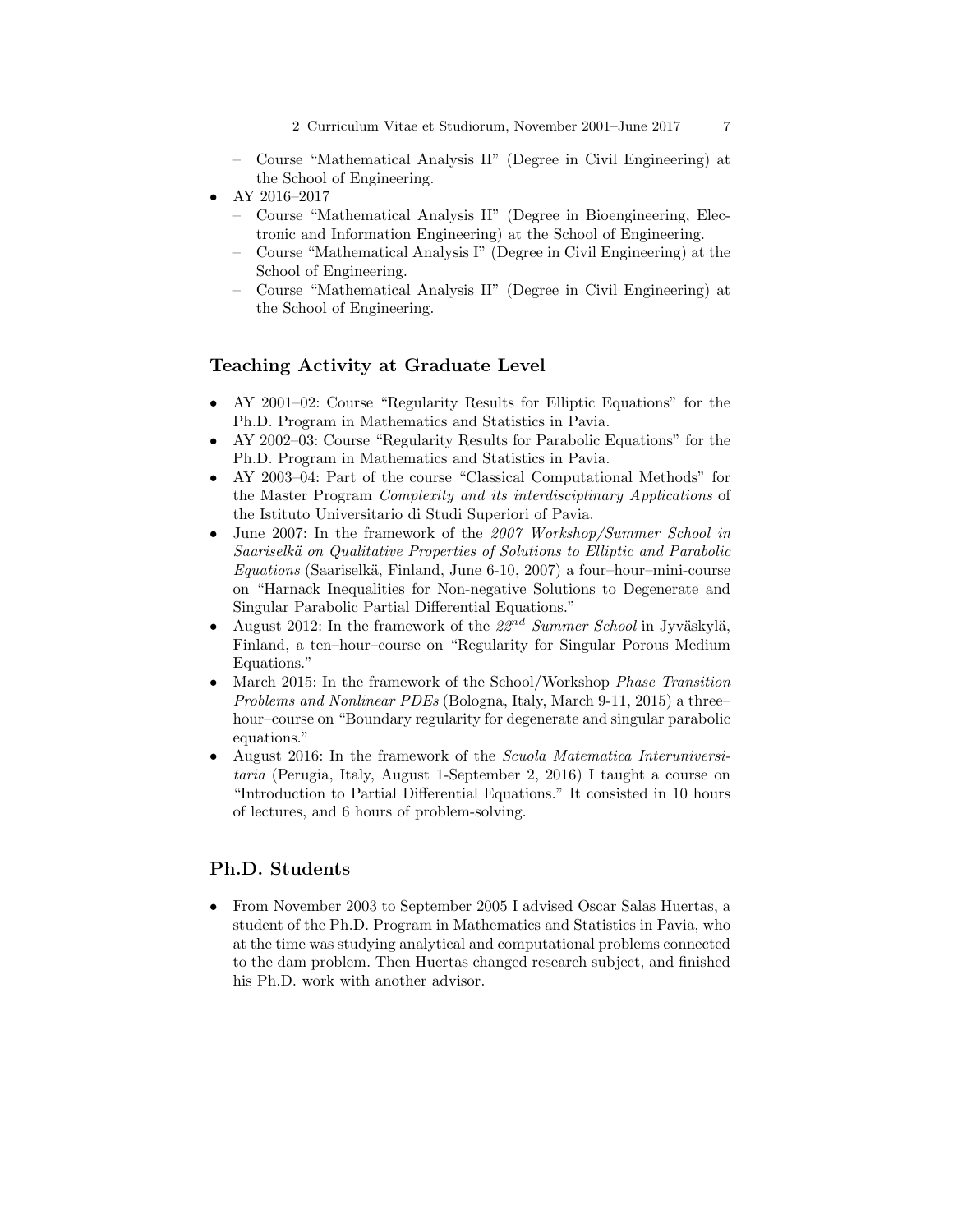- 8 2 Curriculum Vitae et Studiorum, November 2001–June 2017
- Maria Sosio: Ph.D. in Mathematics and Statistics, University of Pavia. Title of the dissertation: Regularity for Transport and Nonlinear Diffusion *Problems.* Defense on June  $1^{st}$  2011
- Andrea Fugazzola: Ph.D. in Mathematics and Statistics, University of Pavia. Title of the dissertation: Higher integrability results for singular and degenerate parabolic equations. Defense on December  $16^{th}$  2011.
- Simona Puglisi: Ph.D. in Mathematics, University of Catania. Title: Reqularity results for some elliptic and parabolic problems. Defense on February  $27^{th}$  2012.

# Activity in Selection Committees

- In 2002 I was a member of the Admission Committee for the Ph.D. Program in Mathematics and Statistics in Pavia.
- In April–July 2010 I was member of the selection committee for a position of associate professor of Mathematical Analysis at the School of Statistics of the University of Messina, Italy.
- In 2010 I chaired the Admission Committee for the Ph.D. Program in Mathematics and Statistics in Pavia.
- On December  $17^{th}$  2010 I was member of the habilitation committee for a position of professor of Mathematics at the Institute of Mathematics of the Martin Luther University, Halle-Wittenberg, Germany.
- In August 2011–January 2012 I was member of the Selection Committee for a position of Assistant Professor in Mathematical Analysis at the Faculty of Sciences of the University of Como.
- In April–June 2015 I was member of the Selection Committee for a position of Senior Assistant Professor (RTD-b) in Mathematical Analysis at the Department of Mathematics of the Polytechnics of Milan.
- In November 2016–February 2017 I was member of the Selection Committee for a position of Senior Assistant Professor (RTD-b) in Mathematical Analysis at the Department of Basic and Applied Sciences for Engineering at Sapienza University of Rome.

## Academic Organizational Activity

- From February 2000 to August 2013 I represented the School of Engineering of the University of Pavia in the Italian National Committee which is in charge of preparing the admission test for prospective students of the Italian Schools of Engineering.
- I represent the Department of Mathematics in the Steering Committee of CIRSIS, research center of the University of Pavia on Higher Education Systems.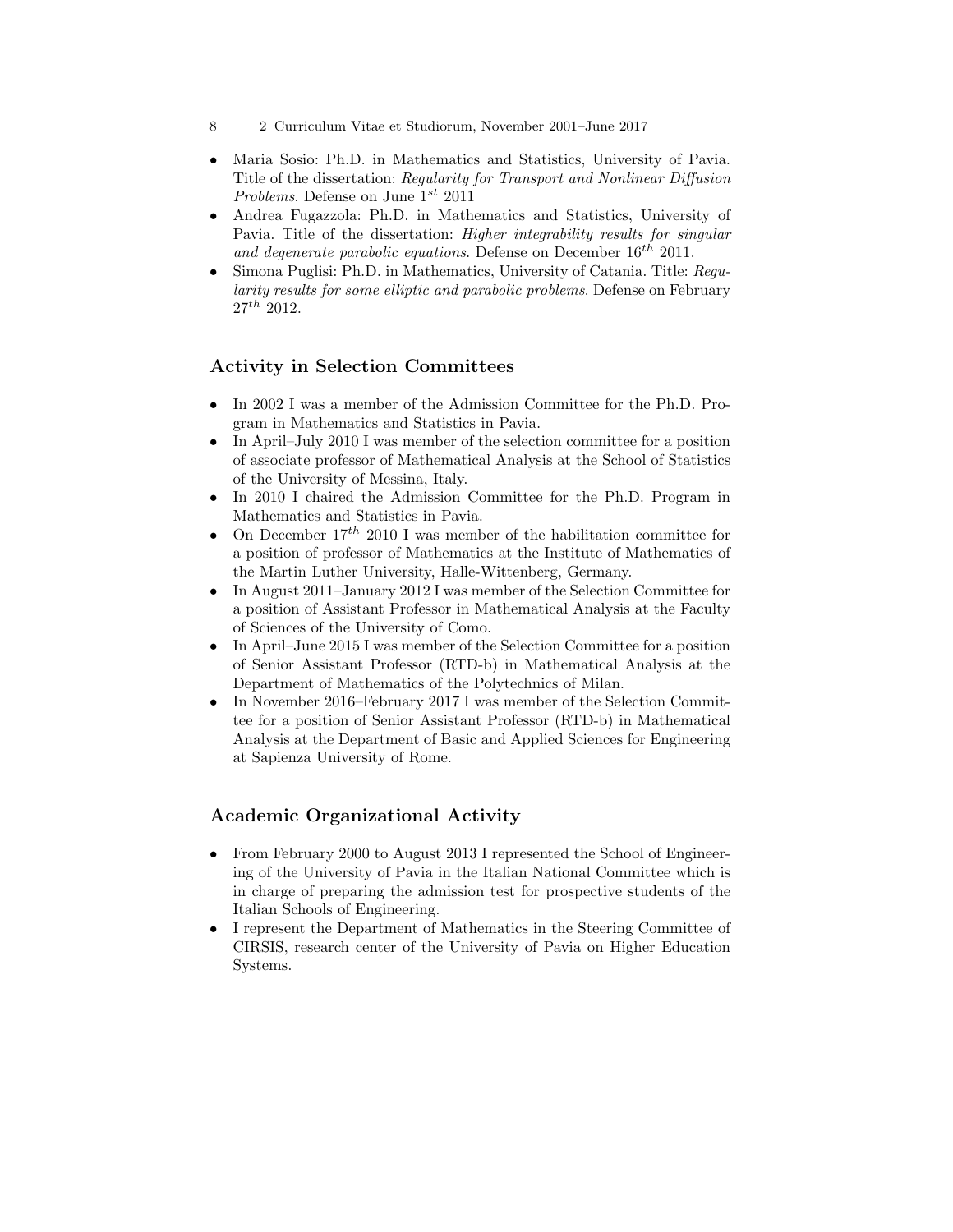- From September 2001 to August 2013 I chaired the Admission Committee of the School of Engineering of the University of Pavia.
- From November  $1^{st}$  2010 to October  $31^{st}$  2013 I was vice-chair of the Department of Mathematics "Felice Casorati" of the University of Pavia.
- From December  $13^{th}$  2010 to March  $31^{st}$  2013 I was President of the Scientific Committee of the Library of Science and Technique of the University of Pavia.
- From February  $11^{th}$  to May  $31^{st}$  2013 I was Director of the five-year undergraduate program in Architecture at the School of Engineering of the University of Pavia.
- From September  $20^{th}$  2013 to September  $30^{th}$  I represented the Second Scientific Library Committee (CSB2) in the University Library Committee of the University of Pavia.
- Since November  $1^{st}$  2013 I have been the Chair of the Department of Mathematics of the University of Pavia.
- Since November  $15^{th}$  2013 I have been Coordinator of the Conference of the Chairs of the University of Pavia.

#### Scientific Organizational Activity

- 2005
	- I was part of the Organizing Committee of the Fourth Colloquium Politecnico of Milan - University of Pavia: Partial Differential Equations and Calculus of Variations, which took place in Milan on March  $9^{th}$ .
	- With J. M. Urbano (University of Coimbra) and V. Vespri (University of Florence) I organized the Workshop on Harnack Inequalities and Positivity for Solutions of PDEs, sponsored by the Italian INdAM, which was held in Cortona from June  $12^{th}$  to June  $18^{th}$ .
- 2006
	- With E. DiBenedetto (Vanderbilt University), M. Safonov (University of Minnesota), J.M. Urbano (University of Coimbra), V. Vespri (University of Florence), I was Guest Editor of a 2006 Special Issue of the journal "Boundary Value Problems" on Harnack Estimates, Positivity and Local Behavior of Degenerate and Singular Parabolic Equations (see [1] in third section of the complete list of publications).
- 2007
	- With P. Colli (University of Pavia), M. Grasselli (Politecnico of Milan) and V. Pata (Politecnico of Milan) I was part of the Organizing Committee of the Sixth Colloquium Politecnico of Milan - University of Pavia: Partial Differential Equations and Calculus of Variations, which took place in Milan on October  $18^{th}$ .
- 2008
	- With V. Vespri (University of Florence) and U. Abdulla (Florida Institute of Technology) I organized a Session on "Degenerate and Singular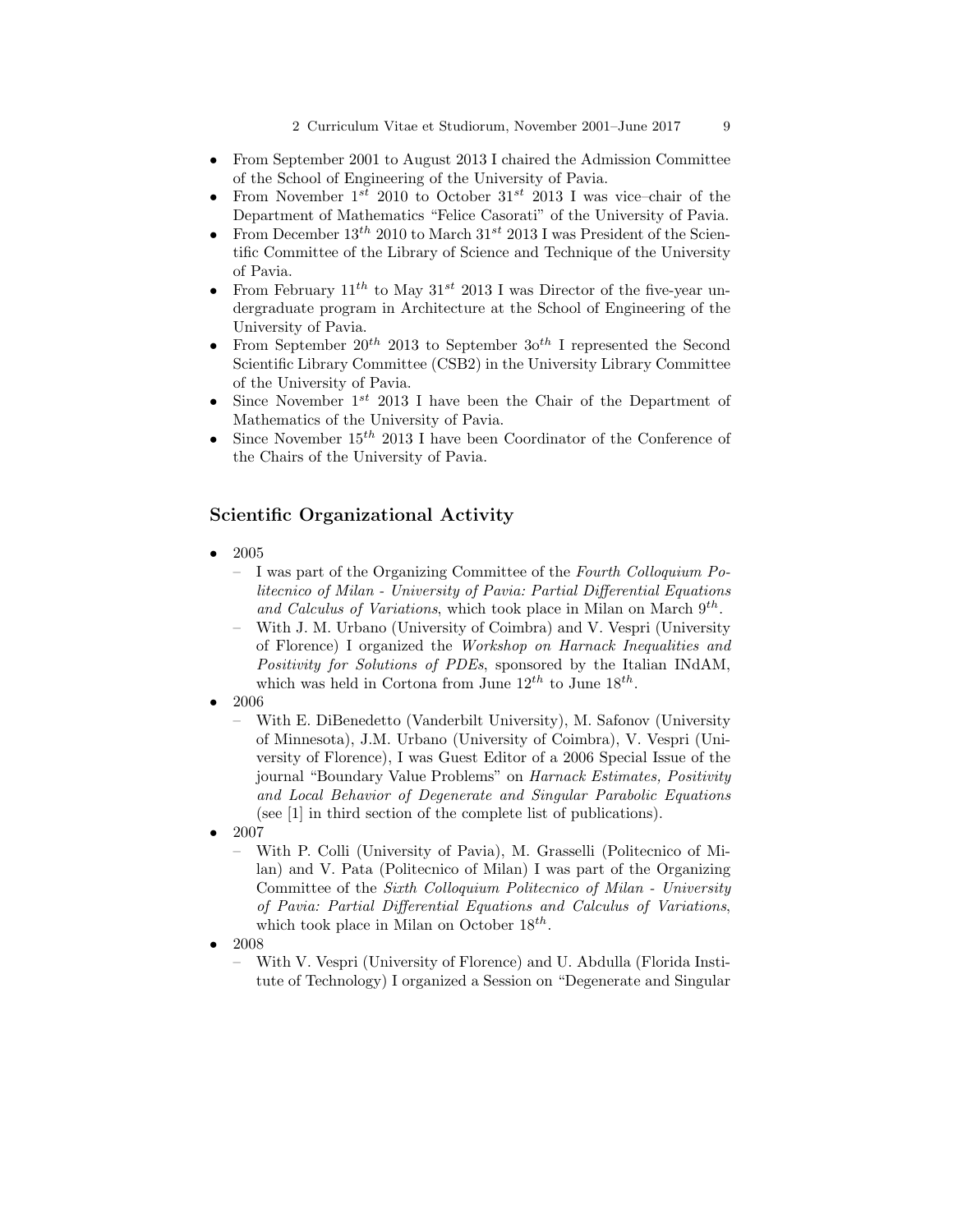10 2 Curriculum Vitae et Studiorum, November 2001–June 2017

Parabolic Problems/Potential Theory and Wiener Type Criteria" during the Fifth World Congress of Nonlinear Analysts, which was held in Orlando from July  $2^{nd}$  to July  $9^{th}$ .

- With G. Gilardi (University of Pavia), M. Grasselli (Politecnico of Milan) and F. Tomarelli (Politecnico of Milan) I was part of the Organizing Committee of the Seventh Colloquium Politecnico of Milan - University of Pavia: Partial Differential Equations and Calculus of Variations, which took place in Pavia on November  $28^{th}$ .
- 2009
	- With J. Lewis (University of Kentucky) I organized a CIME Summer Course on "Regularity estimates for nonlinear elliptic and parabolic problems", which took place in Cetraro (Cosenza, Italy), from June  $21^{st}$  to June  $27^{th}$ . The proceedings appeared in 2012 in the Springer Lecture Notes in Mathematics Series (see [2] in third section of the complete list of publications).
	- With V. Vespri (University of Florence) and S. Salsa (Politecnico di Milano) I organized an INdAM intensive period on "Geometric properties of nonlinear local and nonlocal problems", which took place in Milan and Pavia, from May  $1^{st}$  to June  $20^{th}$ .
- 2012
	- With E. DiBenedetto (Vanderbilt University) I organized a minisymposium on "Degenerate and Singular Elliptic and Parabolic Equations" during the  $36<sup>th</sup>$  Annual SIAM Southeastern Atlantic Section Conference, which was held in Huntsville, Alabama from March  $24^{th}$ to March  $25^{th}$ .
	- With F. Brezzi (IUSS Pavia), P. Colli Franzone (University of Pavia), G. Gilardi (University of Pavia), I was Editor of the Proceedings of the Conference "Analysis and Numerics of Partial Differential Equations" held in Pavia at the beginning of November 2011 in memory of Enrico Magenes. The proceedings appeared in 2013 in the Springer INdAM Series (see [3] in third section of the complete list of publications).
- 2013

– With P. Colli (University of Pavia), M. Grasselli (Politecnico of Milan) and V. Pata (Politecnico of Milan) I was part of the Organizing Committee of the Ninth Colloquium University of Pavia - Politecnico of Milan: Partial Differential Equations and Calculus of Variations, which took place in Pavia on May  $23^{rd}$ .

- 2014
	- With F. Duzaar (University of Erlangen-Nürnberg) I organized an INdAM Meeting on Degenerate and Singular Parabolic Problems, held in Cortona, Italy, in June 2014.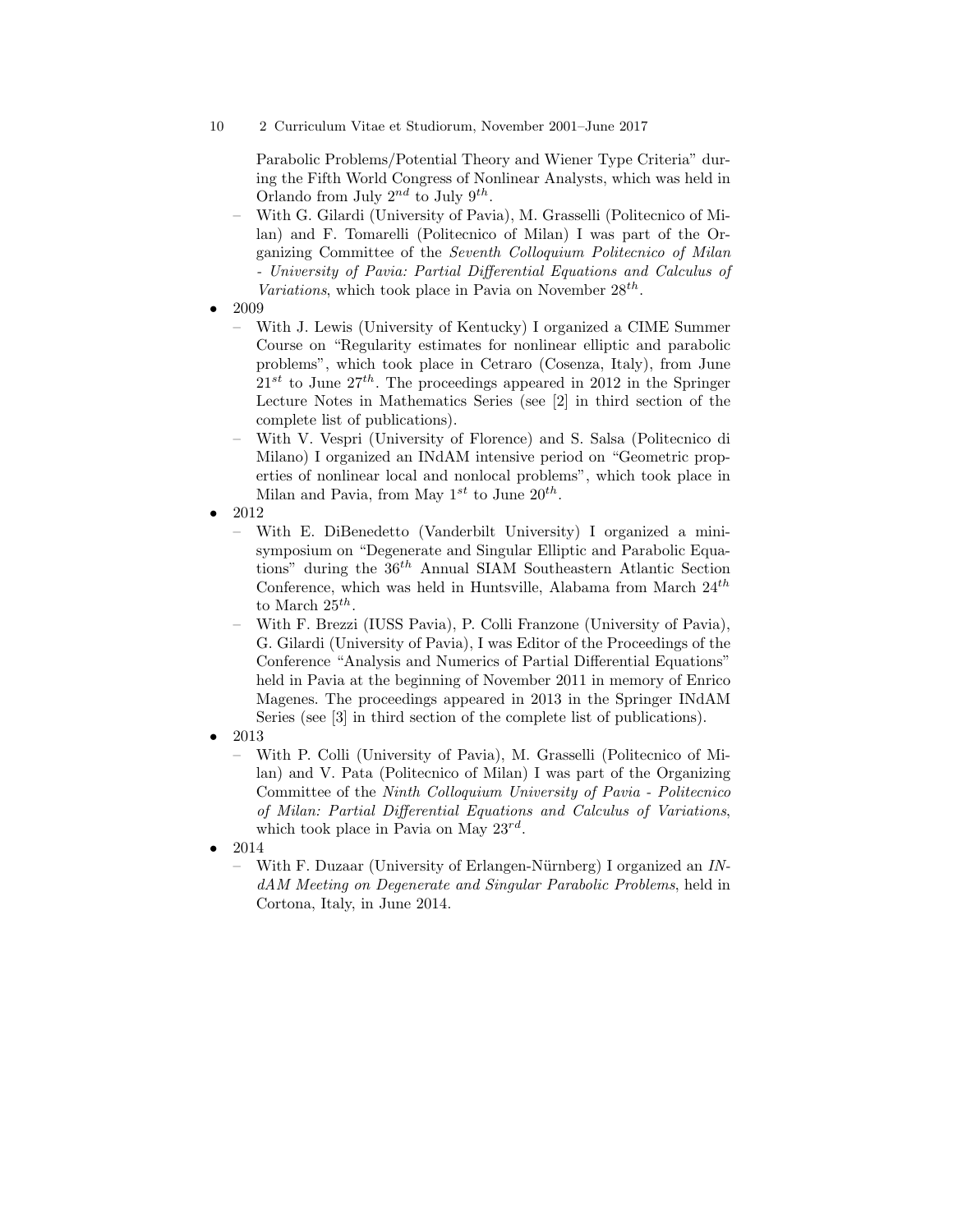#### Editorial Activity

- Since April  $20^{th}$  2014 I have been Editor in Chief of the Central European Journal of Mathematics, now Open Mathematics.
- Since November 2015 I have been Editor of Advances in Calculus of Variations.

### Past and Present Funding

- 2005 "Harnack Inequalities and Positivity for Solutions of PDEs", Italian INdAM Workshop. The amount of money at the organizers' disposal (José Miguel Urbano, Vincenzo Vespri and myself) was EUR 15,000.00.
- 2006 "Structural Properties of Diffusion Phenomena", Italian GNAMPA Project, EUR 4,500.00, running from 01/01/06 to 28/02/07.
- 2008 "Parabolic Equations: Regularity Results and Applications to Free Boundary Problems", Italian GNAMPA Project, EUR 2,500.00, running from 01/01/08 to 28/02/09.
- 2009 "Regularity Estimates for Nonlinear Elliptic and Parabolic Problems", Italian CIME Summer School hold in Cetraro (Italy). The CIME Foundation approved the proposal and granted funding in November 2006. The amount of money at the organizers' disposal (John Lewis and myself) was EUR 24,000.00.
- 2009 INdAM Intensive Period "Geometric properties of nonlinear local and nonlocal problems". The amount of money at the organizers' disposal (Sandro Salsa, Vincenzo Vespri and myself) was EUR 40,000.00.
- 2009–2010 With J.M. Urbano (Universidade de Coimbra, Portugal) I was coordinator of a two–year bilateral Research Programme FCT–CNR. The grant covered two trips from Italy to Portugal, and two trips from Portugal to Italy.
- 2009–2012 With the collaboration of Elena Bonetti and Fulvio Bisi, I set up the Laboratory of Applied Mathematics (LAMA) at the Mantova Campus of the School of Engineering of the University of Pavia, thanks to a grant of approximately 40,000.00 EUR from the Foundation "University of Mantova". With a large part of the grant we could pay a two-year nontenure track position of assistant professor at the Mantova Campus. In 2011 LAMA started a collaboration with Polimeri Europa (the ENI polymers division) for the modeling of industrial processes. Due to a sudden and unexpected closure of the Mantova Campus of the School of Engineering of the University of Pavia, LAMA was closed at the end of 2012.
- 2011–2013 Italian Ministry of Education, University and Research 2009 PRIN Project "Geometric Properties of Nonlinear Diffusion Problems". I was scientific coordinator of a three-investigator research team. The amount of money at disposal of the group was EUR 6,309.00.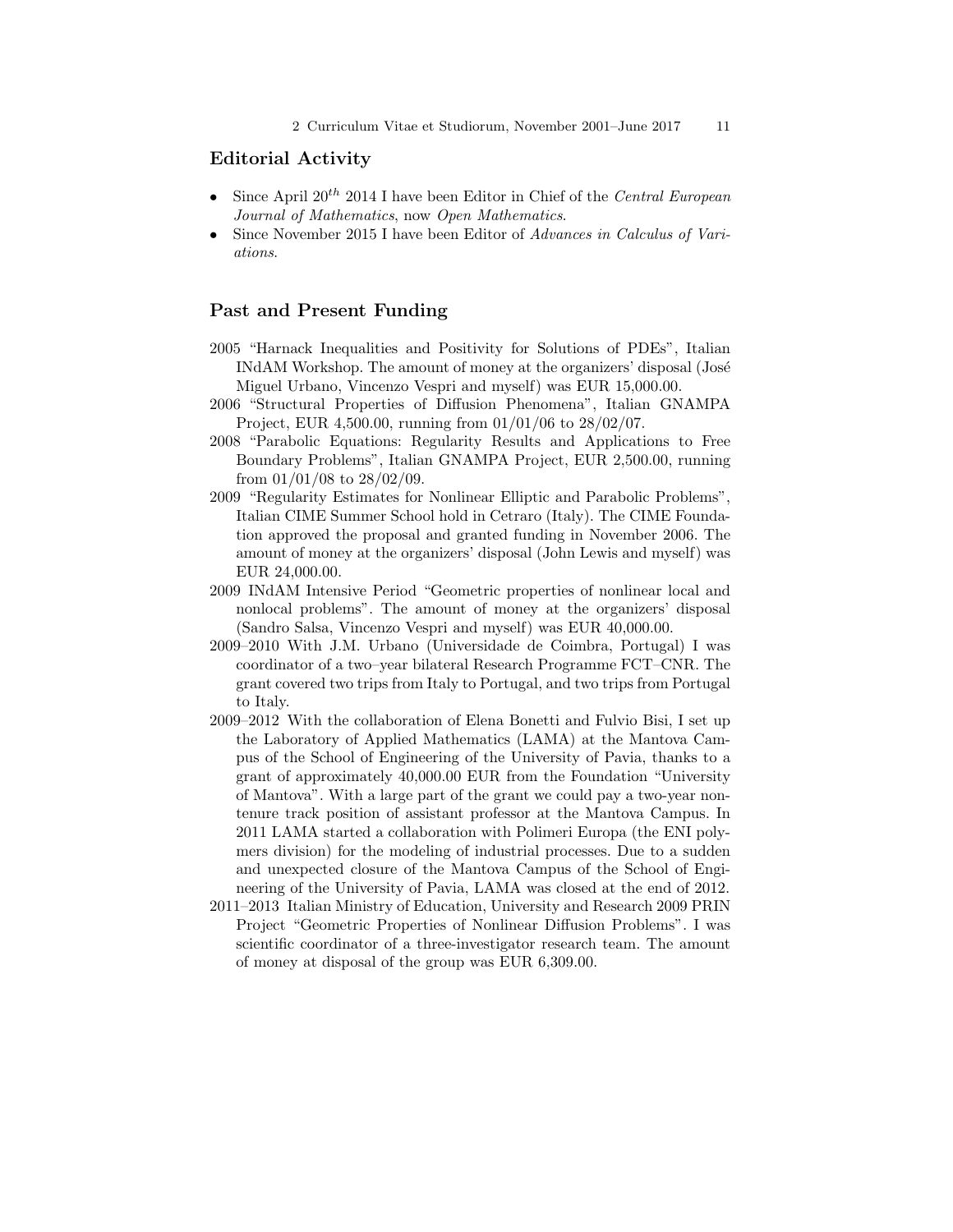- 12 2 Curriculum Vitae et Studiorum, November 2001–June 2017
- 2014 "Singular and Degenerate Evolution Problems," Italian INdAM Meeting. The amount of money at the organizers' disposal (Frank Duzaar and myself) was EUR 15,000.00.

# Recent Invited Talks at Conferences and Scientific Meetings

- 2006
	- Meeting on Subelliptic PDE's and Applications to Geometry and Finance (Cortona, Italy, June 12-17); "Harnack estimates for quasilinear degenerate parabolic differential equations."
	- Mathematics and its applications, a joint SIMAI–SMAI–SMF–UMI meeting (Turin, Italy, July 3-7); "Intrinsic Harnack estimates for degenerate parabolic differential equations."
	- Minisymposium on Recent Development in the Theory of Nonlinear Degenerate Elliptic and Parabolic Equations with Applications - SIAM Conference on Analysis of Partial Differential Equations (Boston, USA, July 10-12); "Continuity of solutions of nonlinear filtration equations."
- 2007
	- Shanks Workshop on Nonlinear Partial Differential Equations and Applications (Vanderbilt University, Nashville, USA, March 17-18); "Harnack estimates for quasilinear parabolic equations."
	- Minisymposium on Recent Development in Nonlinear Degenerate Elliptic and Parabolic Equations, Potential Theory and Applications - SIAM Conference on Analysis of Partial Differential Equations (Mesa, USA, December 10-12); "Continuity of the Saturation in the Flow of Two Immiscible Fluids Through a Porous Medium."
- 2008
	- Session on Degenerate and Singular Parabolic Equations/Potential Theory and Wiener Type Criteria - Fifth World Congress of Nonlinear Analysts (Orlando, USA, July 2-9); "The Harnack Inequality for Solutions to Nonlinear Singular Parabolic Equations."
	- The London Mathematical Society South West and South Wales Regional Meeting 2008 and subsequent Workshop on Calculus of Variations and Nonlinear PDEs (Swansea University, UK, September 15-17); "Harnack inequalities for degenerate and singular parabolic equations."
- 2009
	- Nonlinear problems for  $p$ -Laplace and Laplace (Linköping, Sweden, August 10-14); "Continuity of the Saturation in the Flow of Two Immiscible Fluids Through a Porous Medium."
	- Regularity for non-linear pdes (Pisa, Italy, September 21-25); "Continuity of the Saturation in the Flow of Two Immiscible Fluids in a Porous Medium."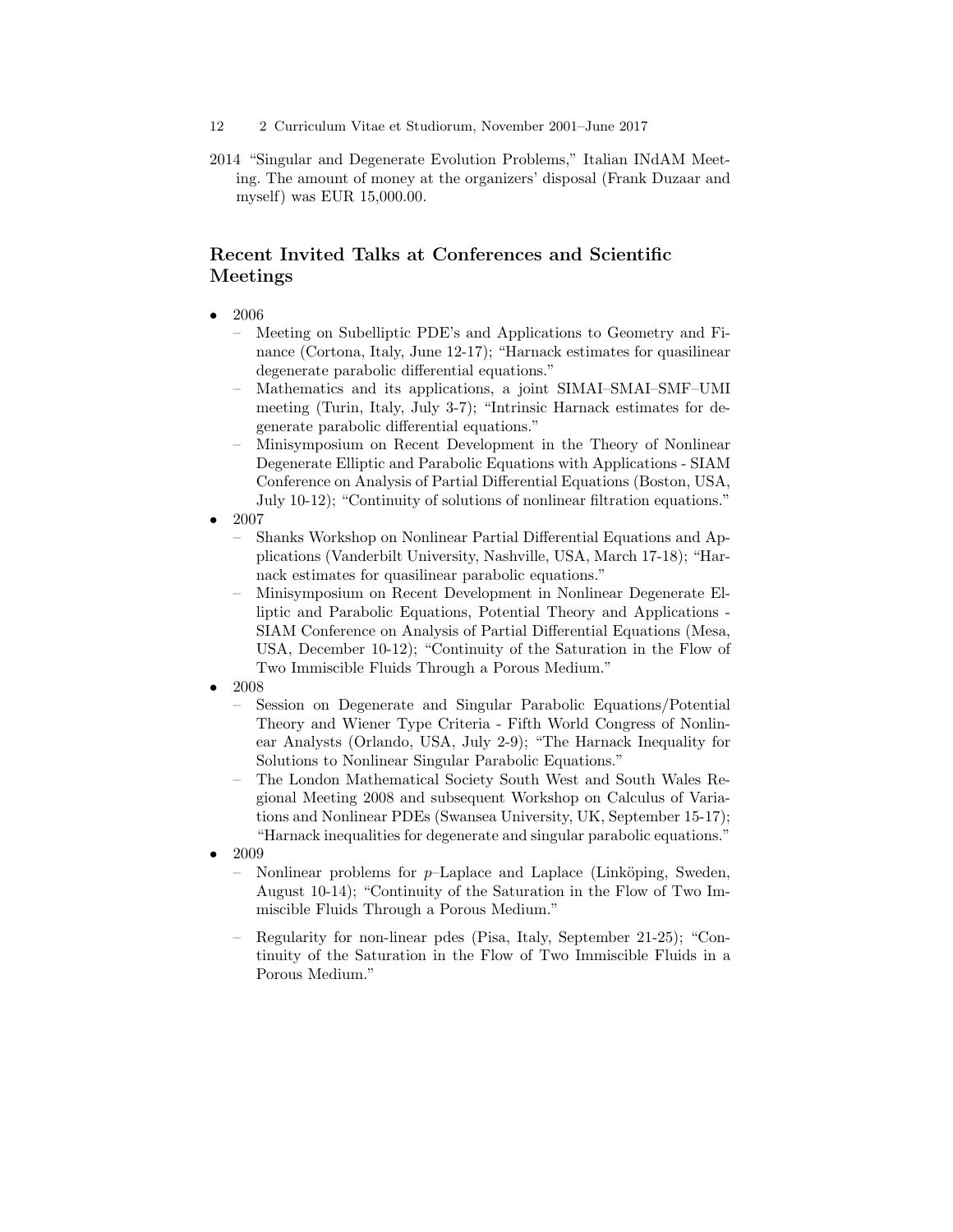- Prairie Analysis Seminar (Kansas State University, Manhattan, KS, USA, October 2-3); "Continuity of the Saturation in the Flow of Two Immiscible Fluids Through a Porous Medium."
- 2010
	- Mathematical Modelling of Materials and Processes. First Joint Workshop Centro Ricerche Polimeri Europa - Gruppo ENI (Mantova Site) Laboratorio di Matematica Applicata - Fondazione Università di Mantova (School of Engineering, University of Pavia, Mantova, Italy, April 22-23); "Non-newtonian fluids and related structural properties."
	- Nonlinear Evolution Equations (Mondello, Italy, June 8–11); "A new regularity approach for weak solutions to singular parabolic equations."
	- Nonlinear partial differential equations 2010 (Dnipropetrovsk, Ukraine, September 6-11); "Boundary Estimates for Quasilinear Parabolic Equations."
	- Viscosity, metric, and control theoretic methods for nonlinear partial differential equations (Padova, Italy, September 23-24); "Boundary Estimates for Quasilinear Parabolic Equations".
	- Eighth Colloquium Politecnico di Milano Universit`a di Pavia on Partial Differential Equations and Calculus of Variations (Milan, Italy, December 15); "Boundary Estimates for Quasilinear Parabolic Equations."
- 2011

– IV Pini Memorial (Bologna, Italy, November 25); "On the Local Behavior of Non-Negative Solutions to a Logarithmically Singular Equation."

- 2012
	- 2012 SIAM Southeast Atlantic Section Conference (Huntsville, AL, USA, March 24–25); "Logarithmically Singular Parabolic Equations as Limits of the Porous Medium Equation."
	- $-7$ <sup>th</sup> European Conference on Elliptic and Parabolic Problems (Gaeta, Italy, May 21–25); "On the local behavior of solutions of logarithmically singular parabolic equations."
	- Workshop on "Recent Trends in Nonlinear Diffusion" (Centro De-Giorgi, Pisa, Italy, July 1–6); "On the Local Behavior of Solutions to Logarithmically Singular Parabolic Equations."
	- Workshop on "Calculus of Variations and Partial Differential Equations" (Erlangen, Germany, November 9); "Boundary Estimates for Certain Degenerate and Singular Parabolic Equations."
	- Workshop on "New trends in Nonlinear Parabolic Equations" (Parma, Italy, November 12–16); "Boundary Estimates for Certain Degenerate and Singular Parabolic Equations."
- 2013
	- Minisymposium on Dynamics of Non-linear Flows in Porous Media: Analysis and Applications - 2013 SIAM Conference on Mathematical and Computational Issues in the Geosciences (Padova, Italy, June 17–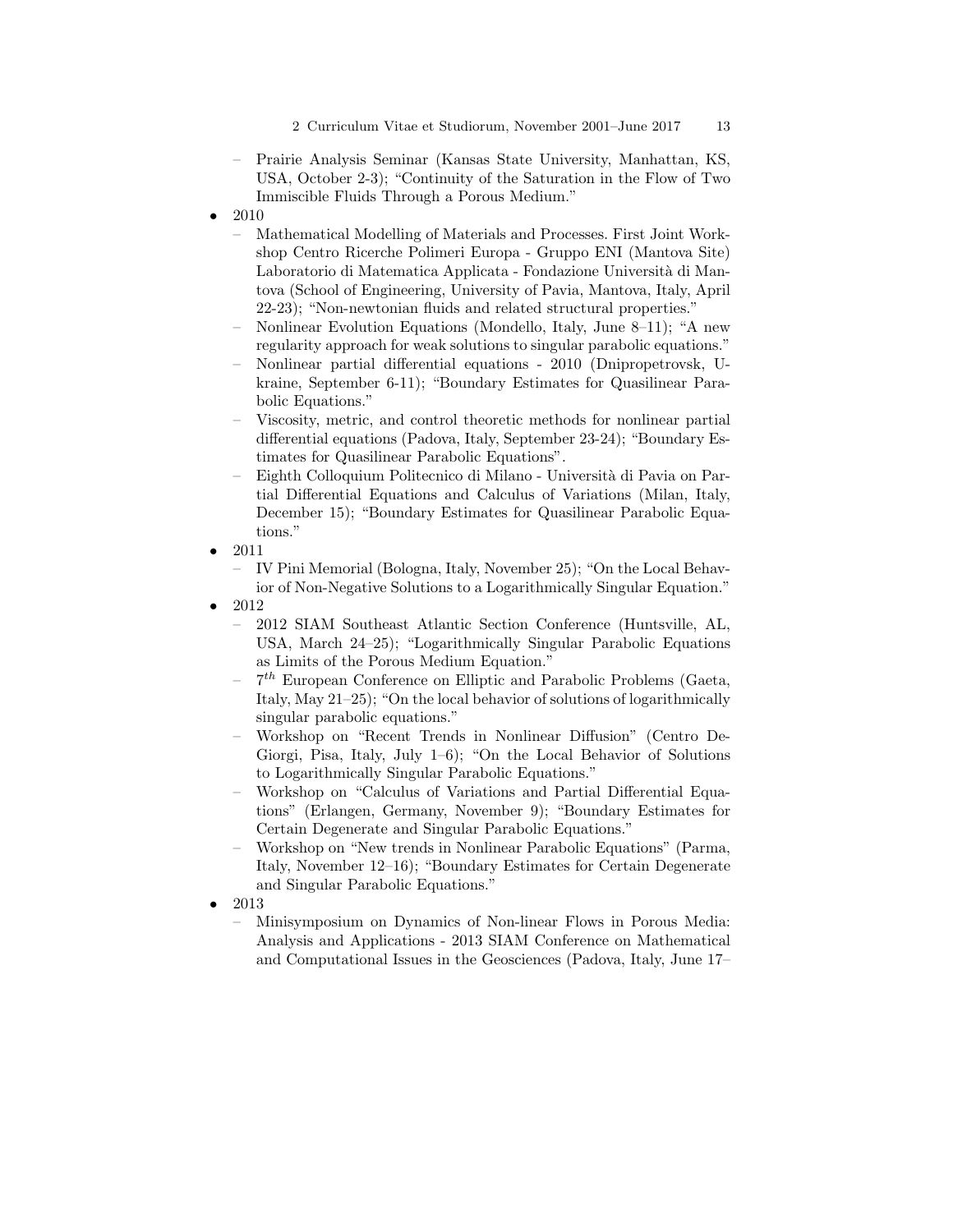14 2 Curriculum Vitae et Studiorum, November 2001–June 2017

20); "On the regularity of Non-Negative Solutions to a Logarithmically Singular Equation."

- Workshop on "Nonlinear Elliptic and Parabolic Partial Differential Equations" (Milan, Italy, June 19–21); "Boundary regularity for degenerate and singular parabolic equations."
- Wokshop on "Elliptic and Parabolic Equations" (Hannover, Germany, September 10–12); "Porous medium type equations with measure data and potential estimates."
- Invited visitor at the Mittag-Leffler Institute for the Semester on "Evolution Problems" (Stockholm, Sweden, October 1–November 15 2013); "Analyticity of solutions to a singular diffusion equation" on October  $10^{th}$ .
- 2015
	- Meeting "Incontro con Marco Biroli" (Milan, Italy, May 9); "Un criterio di tipo Wiener per la continuità al bordo di Quasi-Minimi."
	- Conference on "PDEs, Potential Theory and Function Spaces in honour of Lars Inge Hedberg (1935-2005)" (Linköping, Sweden, June 14– 18); "A Necessary and Sufficient Condition for the Continuity of Local Minima of Parabolic Variational Integrals with Linear Growth."
- 2016
	- Workshop on "The Total Variation Flow and Related Nonlinear Evolution Problems" (Salzburg, Austria, July 11–15); "A self-improving property of degenerate parabolic equations of porous medium-type."

## Recent Invited Talks at Mathematics Departments

- A Harnack estimate for a degenerate parabolic equation University of Bristol, November  $22^{nd}$ , 2005.
- The Wasserstein Gradient Flow of the Fisher Information and the Quantum Drift–Diffusion Equation - Vanderbilt University, Nashville, USA, September  $21^{st}$ , 2007.
- Concentration of positivity and Harnack inequality University of Florence, Italy, February  $1^{st}$ , 2008.
- A new regularity approach for weak solutions of degenerate parabolic equations - Vanderbilt University, Nashville, USA, October  $30^{th}$ , 2009.
- A new regularity approach for weak solutions of degenerate parabolic equations - University of Kentucky, Lexington, USA, November  $17^{th}$ , 2009.
- A new regularity approach for weak solutions to singular parabolic equations - University of Catania, Italy, June  $30^{th}$ , 2010.
- The Logarithmic Diffusion Equation and its Connections with the Singular Porous Medium Equation - Kolloquium Angewandte Mathematik, Universität Erlangen–Nürnberg, Erlangen, Germany, May  $16^{th}$ , 2013.
- Porous Medium Equation and Potential Estimates The Mathematical Colloquium, Linköping University, Linköping, Sweden, October  $23^{rd}$ , 2013.